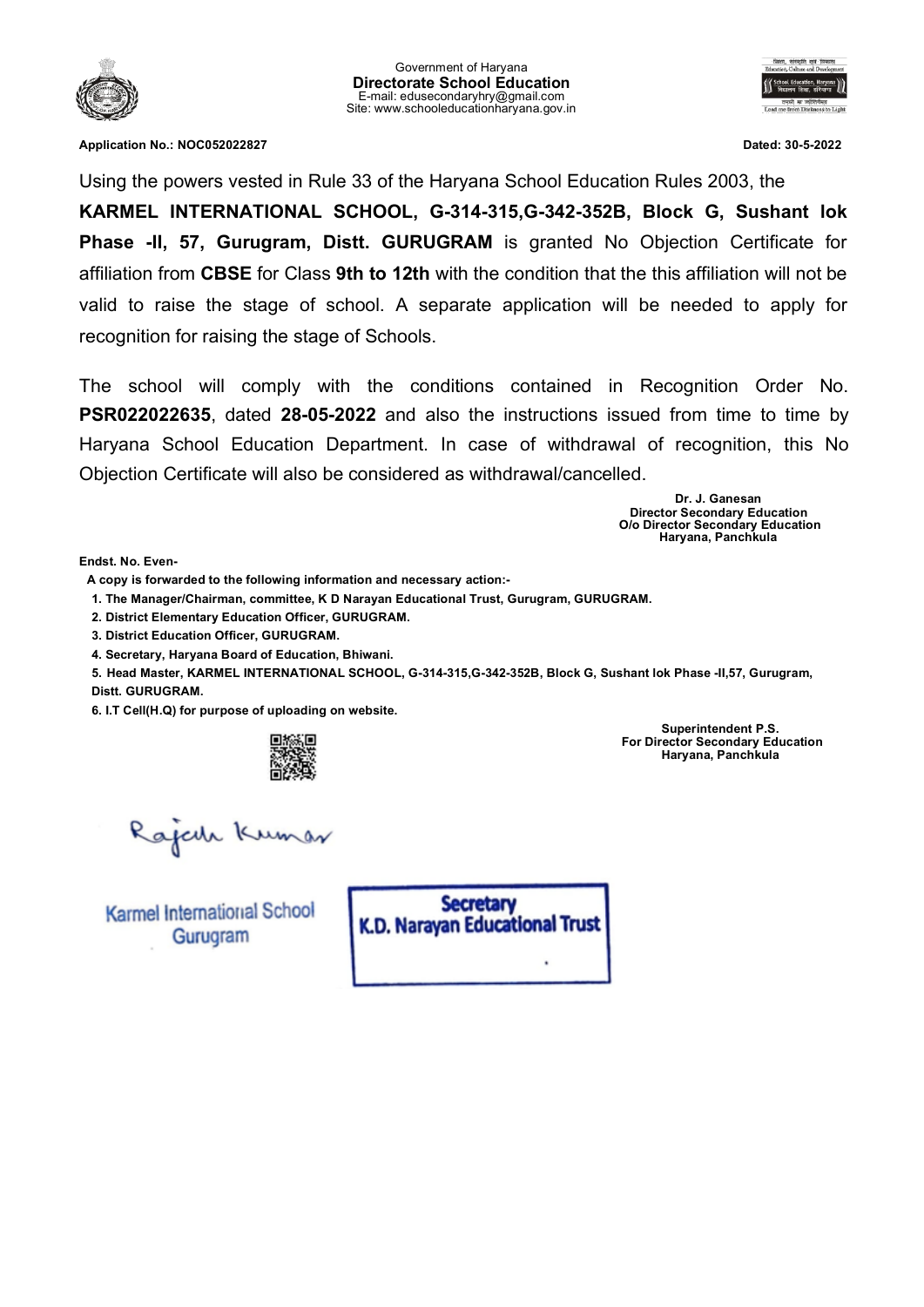



**Application No.: NOC102021031 Dated: 27-10-2021**

Using the powers vested in Rule 33 of the Haryana School Education Rules 2003, the **Karmel International School, Gurugram, Distt. GURUGRAM** is granted No Objection Certificate for affiliation from **CBSE** for Class **1st to 8th** with the condition that the this affiliation will not be valid to raise the stage of school. A separate application will be needed to apply for recognition for raising the stage of Schools.

The school will comply with the conditions contained in Recognition Order No. **PSR022021545**, dated **21-10-2021** and also the instructions issued from time to time by Haryana School Education Department. In case of withdrawal of recognition, this No Objection Certificate will also be considered as withdrawal/cancelled.

> **Mukesh kumar Additional Director O/o Director Elementary Education Haryana, Panchkula**

**Endst. No. Even-**

**A copy is forwarded to the following information and necessary action:-**

**1. The Manager/Chairman, committee, K D Narayan Educational Trust, Gurugram, GURUGRAM.**

**2. District Elementary Education Officer, GURUGRAM.**

**3. District Education Officer, GURUGRAM.**

**4. Secretary, Haryana Board of Education, Bhiwani.**

**5. Head Master, Karmel International School, Block G, Sushant Lok Phase -2 ,Gurugram, Distt. GURUGRAM.**

**6. I.T Cell(H.Q) for purpose of uploading on website.**



**For Director Elementary Education Haryana, Panchkula**

**Superintendent P.S.**

Rajede Kumar

Karmel International School Gurugram

**Secretary** K.D. Narayan Educational Trust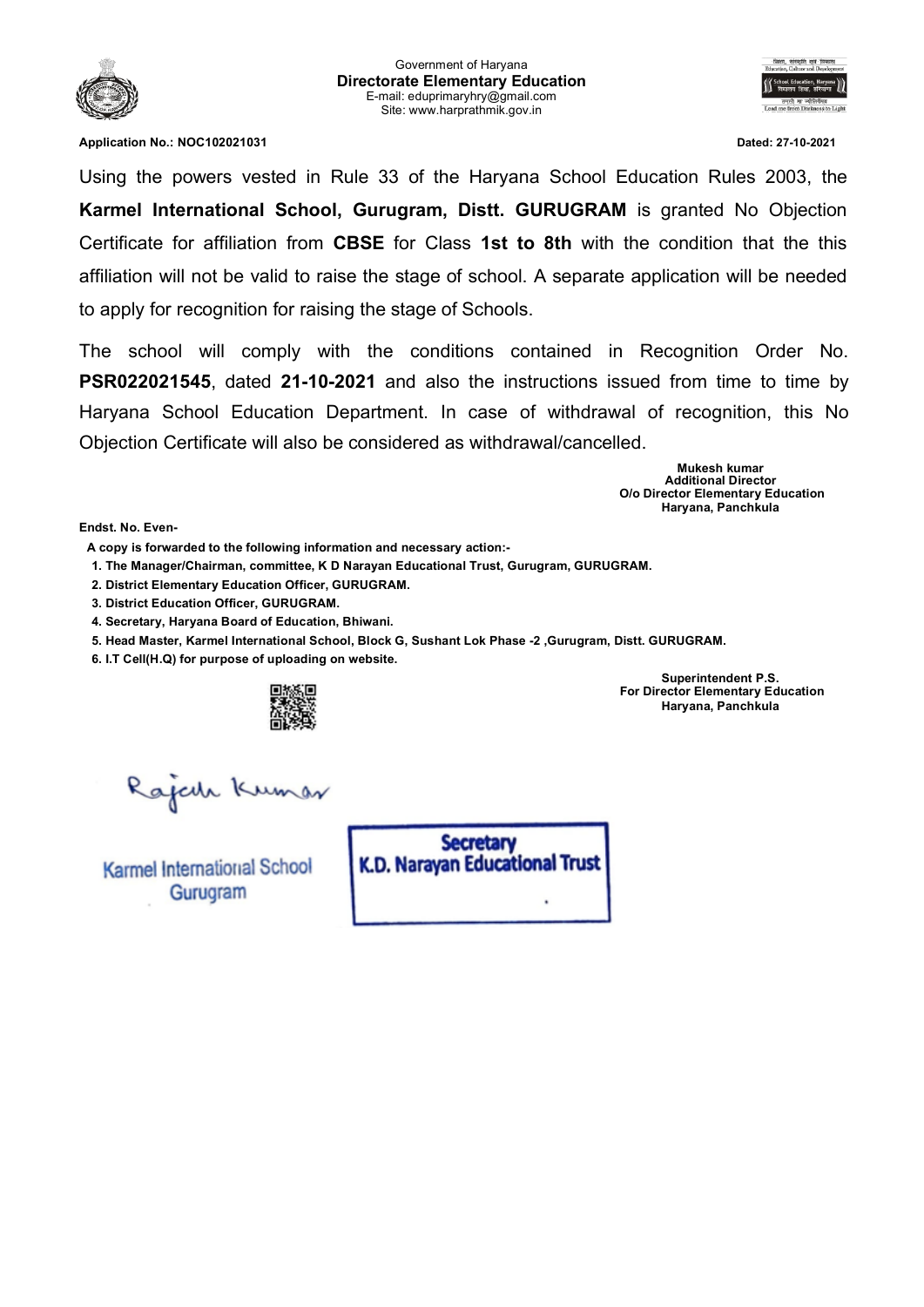## **Government of Haryana Directorate School Education**



**www.schooleducationharyana.gov.in | edusecondaryhry@gmail.com**

Application No.: PSR022022635 **School Code:** Letter School Code:

**Dated: 28-5-2022**

## **ORDER**

**In exercise of powers conferred upon me under Rule 34(1)of Haryana School Education Rules-2003 sanction is hereby accorded for permanent recognition to Karmel International School, G-314- 315,G-342-352B, Block G, Sushant Lok Phase -II, Sector -57, 57, Gurugram, (GURUGRAM) run by Managing Committee,K.D. Narayan Educational Trust for Class 9 to 12 in subjects of(Arts, Commerce, Science) under BOSE pattern with effect from 01-04-2022 under the following terms and conditions:- TERMS & CONDITIONS:-**

**1. This permanent recognition is granted that on the subject to the condition that the documents/information furnised by the school authorities are factual and not devoid of truth in any way. However,if any information at any stage is found contrary to the facts the recognition would be revoked forthwith.**

**2. The school shall follow the course of study as per syllabus prescribed by the affiliated board.**

**3. The school shall charge fees and funds as declared to the appropriate authority at the time of application for recognition and display the same on the notice board of the school and shall not increase the fees during the any academic session. In case of any change in the fee structure the school shall inform to the appropriate authority in the month of January for the next academic year and will also issue printed reciepts of fees/funds to the students.**

**4. Salary shall be paid as per declaration at the time of seeking recognition.**

**5. No capitation fee and other charges shall be charged from the children/parents.**

**6. School shall beopen for admission without any discrimination based on religion,caste,race,place of birth any other whimsical.**

**7. Managing Committee shall not allow to run two schools affiliated by different board/council in the same premises.**

**8. Managing Committee shall not close down the school or and existing class during the academic session without the prior approval of the appropriate authority.**

**9. The school shall be open for inspection for the inspecting officer authorized by the director/Appropriate Authority.**

**10. Recognition so granted shall be reviewd after every 10 years.**

**11. No financial assistance shall be granted by the Department to the school**

**12. School premises shall not be used for commercial purpose and anti National activities.**

**13. Approval of Managing Committee shall be obtained from the aprropriate authority in case of any change in the committee.**

**14. The Managing Committee shall follow the instructions issued by Government/Director from time to time and supply the information to the Govt./Department as required.**

**15. In addition to above the Managing Committee shall abide by the provions of Haryana Education Rules,2003 and amendements if any thereafter. The MAnaging Committee shall be liable for disciplinary action in case of violation of any provisions of the rules.**

**16. School shall provide ramp within six months otherwise recognition will stands withdrawn.**

**17. If any information,at any stage found contrary to the facts the recognition would be revoked forthwith.**

**18. That the number of students in classroom shall not more than the students calculated on the 10 square feet per student for secondary and senior secondary schools and 9 square feet per student of elementary state.**

**19. The managing committee shall abide by the provisions of Haryana School Education Rules,2003 (amended) and R.T.E.Rules 2011 and amended it any thereafter. The Managing shall be liable for disciplinary action in case of violation of any provision of the rules.**

Rajah Kumar

Karmel International School Gurugram

**Dr. J. Ganesan Director Secondary Education O/o Director Secondary Education Haryana, Panchkula**